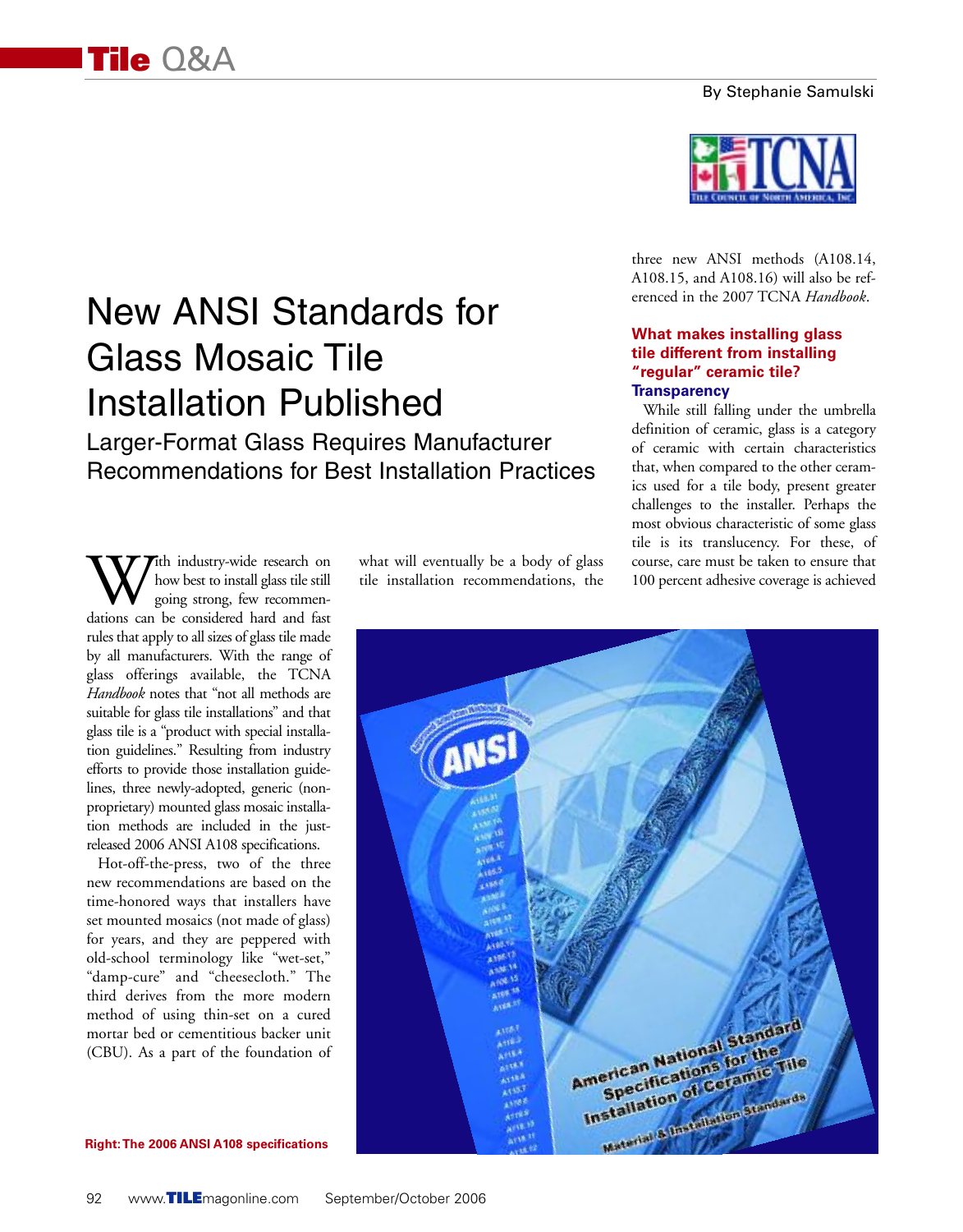between the tile and the substrate.

This concept is incorporated into the new standards through two techniques. When using the "conventional wet-set" method (A108.14), in which the float coat of the mortar bed and the tile are installed at the same time, the mosaic sheets are to be completely back-buttered with thin-set before being embedded in the bond coat of thin-set or pure cement. When using the "alternate" method (A108.15), the sheets are back-buttered with the desired grout, but the backs of the tile are left clean by pulling off the excess grout with a float. Therefore, this method requires that the thin-set ridges that are combed on get flattened, so that trowel ridges cannot be seen through the glass. The "direct bond" method (A108.16) requires the same flattening out of the trowel ridges, as the sheets are not back-buttered at all with this method.

#### **Expansion and Contraction**

Introductory paragraphs for each of the new ANSI methods include the mention that "glass tile has a high degree of expansion and contraction requiring the installation of expansion joints." While all tile installations should have movement accommodation per ANSI and TCNA *Handbook* guidelines, this is especially critical for glass tile installations. Occurring at specific intervals within the field of the installation, and at every change-in-plane, glass tile requires compressible joints, especially exterior installations or others that will be subjected to extreme temperature variations. Adhere to ANSI and TCNA *Handbook* guidelines, and contact the tile manufacturer for input.

#### **Very Low Porosity**

Under a microscope, glass tile is easily differentiated from other ceramics used for tile body; it looks like a wavy, but unified surface. By comparison, a wall tile reveals an intricate labyrinth of tunnels—the more voids in the tile body, the better the mechanical bond that can be achieved. Therefore, with glass tile, the degree of mechanical bond that can be achieved is rather low, and glass tile installed with the "direct bond" method (A108.16) or the "alternate" method (A108.15) relies on a chemical bond, requiring the use of an appropriate thin-set. This

is similar to the bonding considerations associated with porcelain tile, however again, the glass installer must do a little legwork, with the methods stating that "not all ANSI A118.4 latex modified thin-sets, whether spraydried polymer or two-part bonding mortar systems, are suitable for installing glass tile. It is the responsibility of the specification writer and the installer to confirm with the glass tile and the setting material manufacturers the use of required setting materials, method, and cure times."

It may be interesting to note, however, that in the "conventional wet-set" method, the glass mosaics are, to a large extent, held in their places by the fact



#### **Circle 24 on Information Card**